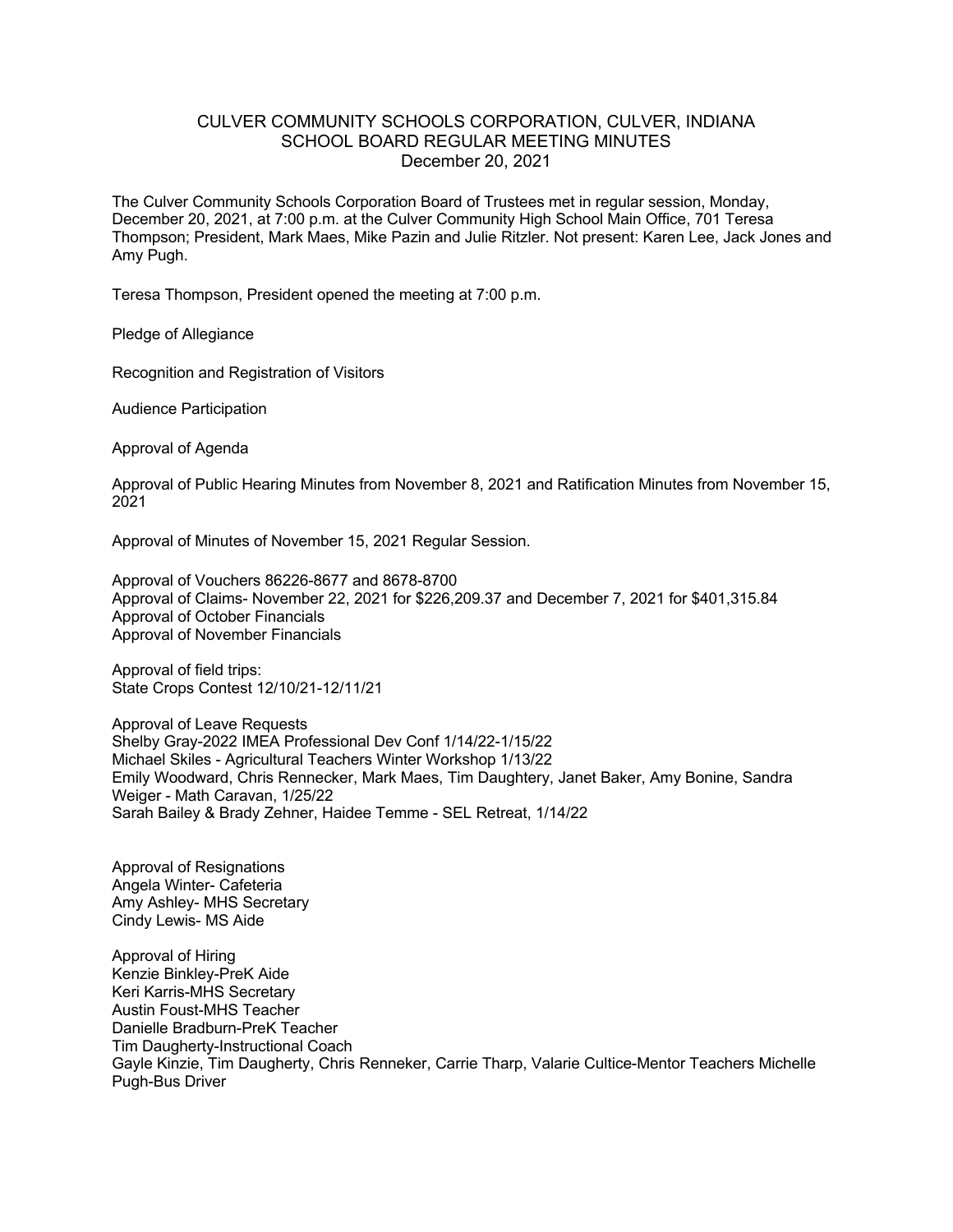Contract Reduction Nicole Ziaja- Has exceeded sick leave Lori Nudo- FMLA/Exceeded sick leave

**Donations** Builders Association of North Central IN- \$600 Anonymous donation of \$1,000 PTO Donation to Santa Shop- \$500 AK Industries in memory of Dylan Bush- \$500

Motion was made by Julie Ritzler to approve consent items and was seconded by Mark Maes . Motion passed four (4) ayes and no (0) nayes.

Discussion/Action Items:

Motion was made by Julie Ritzler to approve the use of Certified Therapy Dogs in Culver Schools. Motion was seconded by Mike Pazin. Motion passed four (4) ayes and no (0) nayes.

Motion was made by Mark Maes to approve the placement of a Cell Tower on Culver Community School property upon the approval of ordinances set by the Culver Town Council. Motion was seconded by Julie Ritzler. Motion passed four (4) ayes and no (0) nayes.

Motion was made by Mike Pazin to adopt the Return to Learn Plan. Motion was seconded by Mark Maes. Motion passed four (4) ayes and no (0) nayes.

Motion was made by Mike Pazin to approve the appointment of Heather Quinn to the Starke County Library Boar Appointment of Heather Quinn. Motion was seconded by Julie Ritzler. Motion passed four (4) ayes and no (0) nayes.

Superintendent's Information: Strategic plan review Review of SiteLogIQ contract

Business Manager Information: Budget Notice TIF Change IMPACT

Reports by individual board members

Upcoming Regular School Board Meetings: First and Third Mondays. January 3, 2022

Upcoming Conferences/Events: These are listed on the ISBA website.

Meeting was adjourned at 7:46 P.M.

**\_\_\_\_\_\_\_\_\_\_\_\_\_\_\_\_\_**\_\_\_\_\_\_\_\_\_

 $\mathcal{L}_\text{max}$  , where  $\mathcal{L}_\text{max}$  and  $\mathcal{L}_\text{max}$ 

Date Approved

President